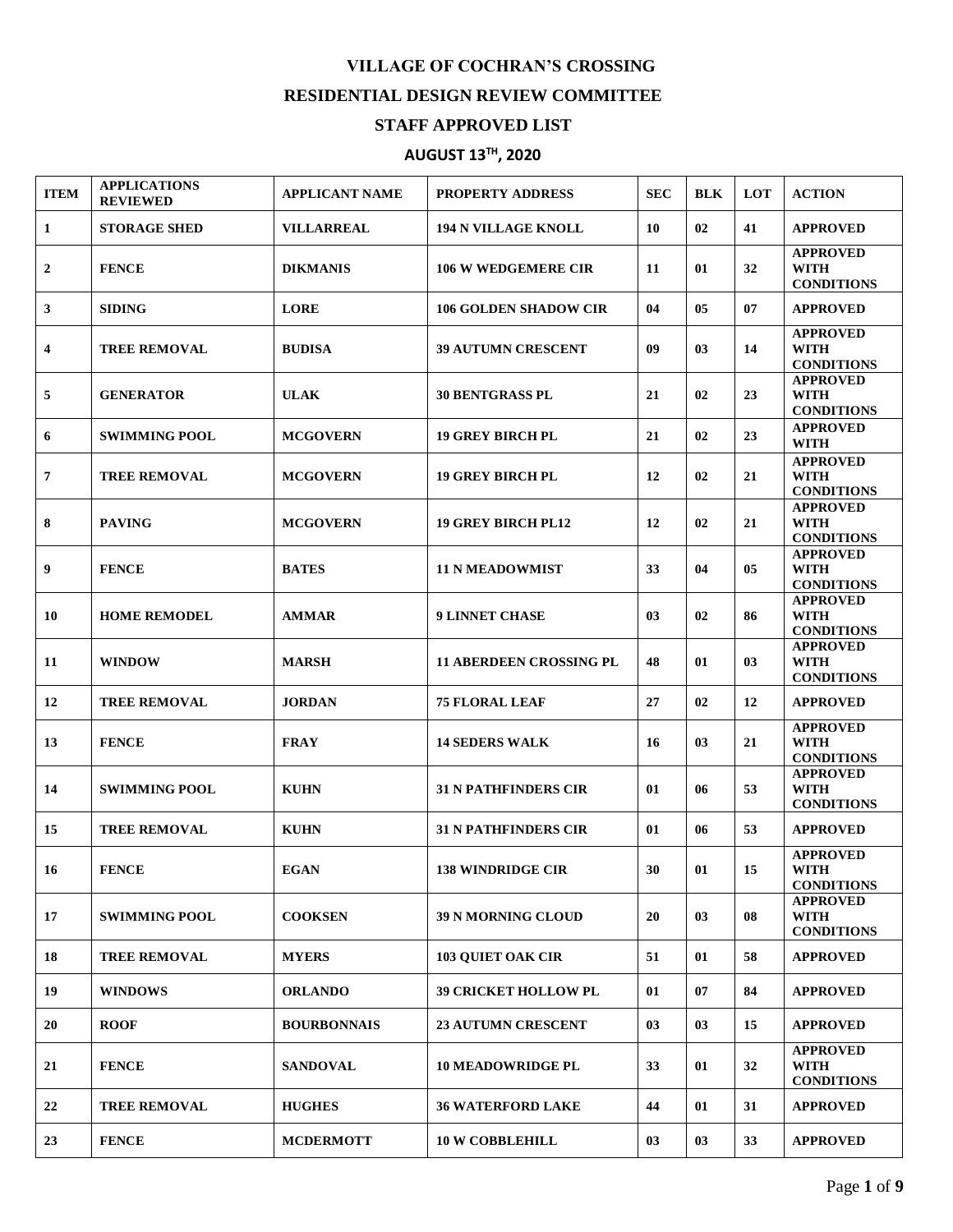| 24 | <b>TREE REMOVAL</b>      | <b>MCDERMOTT</b>                  | <b>10 W COBBLEHILL</b>          | 03 | 03 | 33 | <b>APPROVED</b>                                     |
|----|--------------------------|-----------------------------------|---------------------------------|----|----|----|-----------------------------------------------------|
| 25 | <b>GENERATOR</b>         | <b>GALLOWAY</b>                   | <b>7 N PATHFINDERS CIR</b>      | 01 | 06 | 59 | <b>APPROVED</b><br>WITH<br><b>CONDITIONS</b>        |
| 26 | <b>COLOR</b>             | <b>50 LAKERIDGE</b><br>DRIVE, LLC | <b>50 LAKERIDGE DR</b>          | 03 | 01 | 02 | <b>APPROVED</b>                                     |
| 27 | <b>PERGOLA</b>           | <b>ALMERICO</b>                   | <b>18 TWINFEATHER PL</b>        | 18 | 02 | 24 | <b>APPROVED</b><br><b>WITH</b><br><b>CONDITIONS</b> |
| 28 | <b>SPA</b>               | <b>ALMERICO</b>                   | <b>18 TWINFEATHER PL</b>        | 18 | 02 | 24 | <b>APPROVED</b><br><b>WITH</b><br><b>CONDITIONS</b> |
| 29 | <b>PAVING</b>            | <b>ALMERICO</b>                   | <b>18 TWINFEATHER PL</b>        | 18 | 02 | 24 | <b>APPROVED</b>                                     |
| 30 | <b>COLOR</b>             | <b>KOLBE</b>                      | <b>106 E AMBERGLOW CIR</b>      | 20 | 02 | 20 | <b>APPROVED</b>                                     |
| 31 | <b>TREE REMOVAL</b>      | <b>SPARKS</b>                     | <b>86 N SUNNY SLOPE CIR</b>     | 32 | 02 | 28 | <b>APPROVED</b>                                     |
| 32 | <b>TREE REMOVAL</b>      | <b>BURCH</b>                      | 55 N DUSKWOOD PL                | 26 | 03 | 15 | <b>APPROVED</b>                                     |
| 33 | <b>TREE REMOVAL</b>      | <b>BOREN</b>                      | <b>54 N COPPERKNOLL CIR</b>     | 27 | 01 | 35 | <b>APPROVED</b><br><b>WITH</b><br><b>CONDITIONS</b> |
| 34 | <b>FENCE</b>             | <b>RUBBO</b>                      | <b>10 MAPLE LOFT</b>            | 38 | 02 | 05 | <b>APPROVED</b><br><b>WITH</b><br><b>CONDITIONS</b> |
| 35 | <b>COLOR</b>             | <b>GALLOWAY</b>                   | <b>7 PATHFINDERS CIR</b>        | 01 | 06 | 59 | <b>APPROVED</b>                                     |
| 36 | <b>FENCE</b>             | <b>CORONEL</b>                    | <b>7 PETALCUP PL</b>            | 23 | 03 | 38 | <b>APPROVED</b>                                     |
| 37 | <b>DECK</b>              | <b>BEACH</b>                      | <b>38 MISTFLOWER PL</b>         | 21 | 02 | 41 | <b>APPROVED</b>                                     |
| 38 | <b>ROOF</b>              | <b>SANCHEZ</b>                    | <b>62 S STONY BRIDGE CIR</b>    | 10 | 03 | 21 | <b>APPROVED</b>                                     |
| 39 | <b>GREENHOUSE</b>        | <b>HOLZWORTH</b>                  | <b>86 S COBBLE HILL PL</b>      | 06 | 03 | 51 | <b>APPROVED</b>                                     |
| 40 | <b>TREE REMOVAL</b>      | <b>COLLETTI</b>                   | <b>215 N FLORAL LEAF CIR</b>    | 28 | 02 | 01 | <b>APPROVED</b><br><b>WITH</b><br><b>CONDITIONS</b> |
| 41 | <b>COLOR</b>             | <b>CORDON</b>                     | <b>271 RAINBOW RIDGE</b>        | 01 | 02 | 26 | <b>APPROVED</b>                                     |
| 42 | <b>ROOF</b>              | <b>CORDON</b>                     | 271 RAINBOW RIDGE               | 01 | 02 | 26 | <b>APPROVED</b>                                     |
| 43 | <b>SIDING</b>            | <b>CORDON</b>                     | <b>271 RAINBOW RIDGE</b>        | 01 | 02 | 26 | <b>APPROVED</b>                                     |
| 44 | <b>ROOF</b>              | <b>VARA</b>                       | <b>212 PURPLE SLATE PL</b>      | 07 | 03 | 19 | <b>APPROVED</b>                                     |
| 45 | <b>LITTLE LIBRARY</b>    | <b>RHOAD</b>                      | <b>201 W SHADOWPOINT CIR</b>    | 08 | 04 | 02 | <b>APPROVED</b><br><b>WITH</b><br><b>CONDITIONS</b> |
| 46 | <b>COLOR</b>             | <b>SAID</b>                       | <b>198 S COCHRANS GREEN CIR</b> | 23 | 02 | 70 | <b>APPROVED</b>                                     |
| 47 | <b>FENCE</b>             | <b>GERNHARD</b>                   | <b>198 E GOLDEN ARROW CIR</b>   | 18 | 01 | 01 | <b>APPROVED</b><br><b>WITH</b><br><b>CONDITIONS</b> |
| 48 | <b>DECK</b>              | <b>ELGIN</b>                      | <b>171 SYLVAN FOREST DR</b>     | 10 | 03 | 32 | <b>APPROVED</b>                                     |
| 49 | <b>TRELLIS</b>           | <b>PARKERSON</b>                  | <b>169 W SHADOWPOINT CIR</b>    | 08 | 04 | 15 | <b>APPROVED</b><br><b>WITH</b><br><b>CONDITIONS</b> |
| 50 | <b>DRIVEWAY WIDENING</b> | <b>MITCHELL</b>                   | <b>168 W SHADOWPOINT CIR</b>    | 08 | 02 | 14 | <b>APPROVED</b>                                     |
| 51 | <b>FENCE</b>             | <b>LEVEY</b>                      | <b>138 GOLDEN SHADOW CIR</b>    | 04 | 05 | 56 | <b>APPROVED</b><br><b>WITH</b><br><b>CONDITIONS</b> |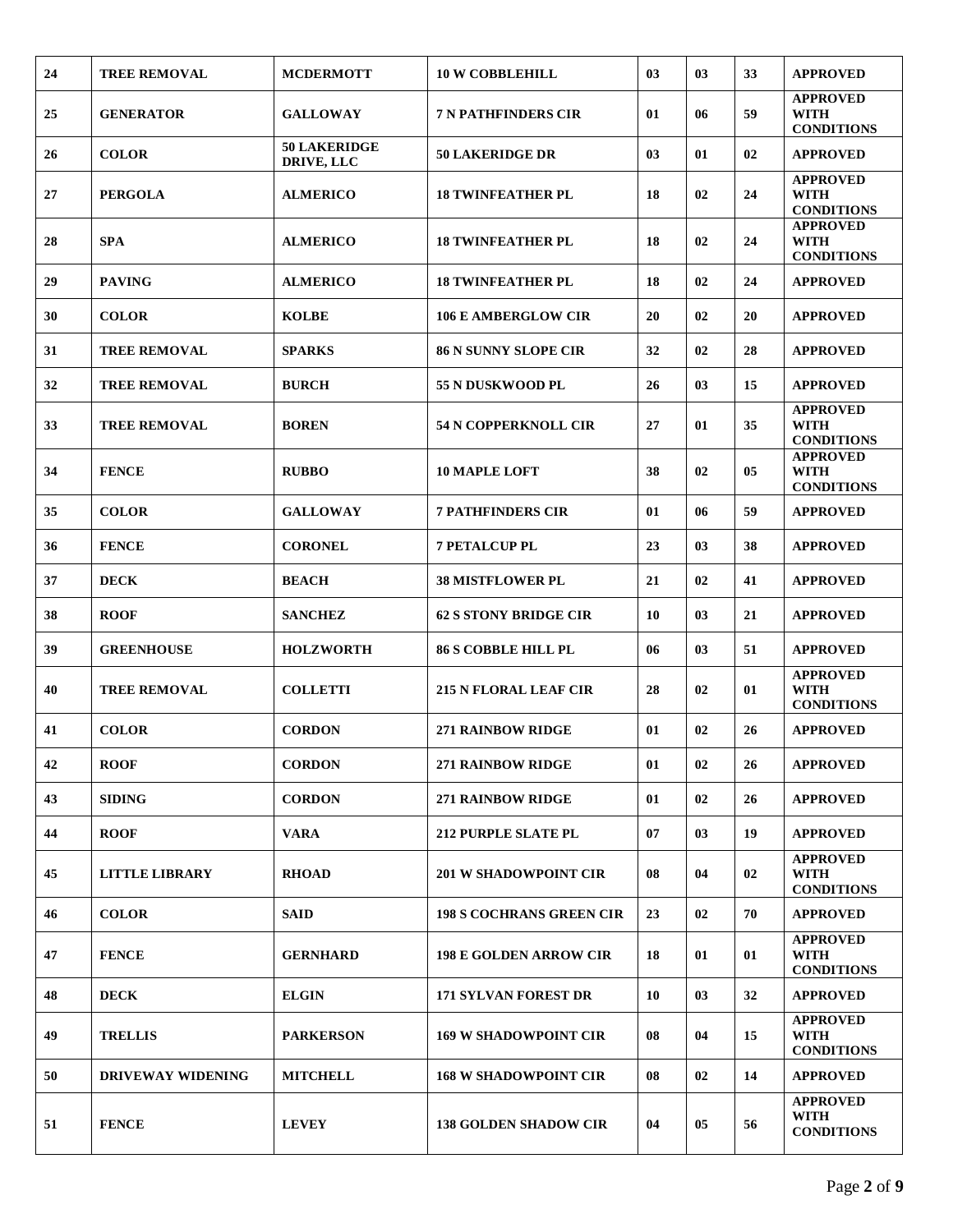|    |                      |                   |                                |    |    |     | <b>APPROVED</b>                                     |
|----|----------------------|-------------------|--------------------------------|----|----|-----|-----------------------------------------------------|
| 52 | <b>SWIMMING POOL</b> | <b>ROSE</b>       | <b>136 GOLDEN SHADOW CIR</b>   | 04 | 05 | 55  | WITH<br><b>CONDITIONS</b>                           |
| 53 | <b>SIDING</b>        | <b>DINOIA</b>     | <b>118 E PLACID HILL CIR</b>   | 07 | 01 | 48  | <b>APPROVED</b>                                     |
| 54 | <b>ROOF</b>          | <b>KOVACS</b>     | <b>117 CONCORD FOREST CIR</b>  | 41 | 01 | 15  | <b>APPROVED</b><br><b>WITH</b><br><b>CONDITIONS</b> |
| 55 | <b>FENCE</b>         | <b>FORMAN</b>     | 114 E MORNING CLOUD CIR        | 20 | 01 | 39  | <b>APPROVED</b><br><b>WITH</b><br><b>CONDITIONS</b> |
| 56 | <b>PAVING</b>        | <b>SAMPSON</b>    | <b>111 W RAINBOW RIDGE CIR</b> | 01 | 01 | 14  | <b>APPROVED</b>                                     |
| 57 | <b>FENCE</b>         | <b>REEVES</b>     | <b>110 W WEDGEMERE CIR</b>     | 11 | 01 | 33  | <b>APPROVED</b><br><b>WITH</b><br><b>CONDITIONS</b> |
| 58 | <b>COLOR</b>         | <b>MOORE</b>      | <b>110 MEADOWSPRING CIR</b>    | 33 | 01 | 11  | <b>APPROVED</b>                                     |
| 59 | <b>WINDOWS</b>       | <b>NIX</b>        | <b>103 W INDIAN SAGE CIR</b>   | 12 | 01 | 23  | <b>APPROVED</b>                                     |
| 60 | <b>TREE REMOVAL</b>  | <b>WEBER</b>      | <b>102 S PLACID HILL CIR</b>   | 03 | 01 | 01  | <b>APPROVED</b>                                     |
| 61 | <b>TREE REMOVAL</b>  | <b>SUMBERA</b>    | 97 TREESCAPE CIR               | 16 | 02 | 06  | <b>APPROVED</b>                                     |
| 62 | <b>COLOR</b>         | <b>RAMSEY</b>     | 95 S PLACID HILL CIR           | 03 | 02 | 54  | <b>APPROVED</b>                                     |
| 63 | <b>FENCE</b>         | <b>GATTIS</b>     | 91 STARDUST PL                 | 25 | 03 | 35  | <b>APPROVED</b><br><b>WITH</b><br><b>CONDITIONS</b> |
| 64 | <b>SWIMMING POOL</b> | <b>BANKER</b>     | 91 E EMORNING CLOUD CIR        | 20 | 03 | 03  | <b>APPROVED</b><br><b>WITH</b><br><b>CONDITIONS</b> |
| 65 | <b>COLOR</b>         | <b>MARTIN</b>     | <b>90 STAR DUST PL</b>         | 25 | 03 | 34  | <b>APPROVED</b>                                     |
| 66 | <b>TREE REMOVAL</b>  | <b>HAKE-LEE</b>   | <b>90 QUIET OAK CIR</b>        | 05 | 02 | 75  | <b>APPROVED</b><br>WITH<br><b>CONDITIONS</b>        |
| 67 | <b>FENCE</b>         | <b>TIME</b>       | <b>86 TREESCAPE CIR</b>        | 16 | 01 | 42  | <b>APPROVED</b>                                     |
| 68 | <b>ROOF</b>          | <b>GOLDEN</b>     | <b>86 SKY TERRACE PL</b>       | 02 | 02 | 116 | <b>APPROVED</b>                                     |
| 69 | <b>GARAGE DOOR</b>   | <b>SANCHEZ</b>    | <b>82 S COBBLE HILL PL</b>     | 06 | 03 | 51  | <b>APPROVED</b>                                     |
| 70 | <b>PAVING</b>        | <b>SANCHEZ</b>    | <b>82 S COBBLEHILL PL</b>      | 06 | 03 | 51  | <b>APPROVED</b>                                     |
| 71 | <b>TREE REMOVAL</b>  | <b>AYLESWORTH</b> | <b>74 S PLACID HILL CIR</b>    | 03 | 01 | 08  | <b>APPROVED</b>                                     |
| 72 | <b>TRE REMOVAL</b>   | <b>JORDAN</b>     | <b>71 N DRAGONWOOD PL</b>      | 26 | 03 | 36  | <b>APPROVED</b>                                     |
| 73 | <b>TREE REMOVAL</b>  | <b>MILLER</b>     | 70 N DRAGONWOOD PL             | 26 | 03 | 34  | <b>APPROVED</b>                                     |
| 74 | <b>ROOF</b>          | <b>DAGDUG</b>     | <b>66 THUNDERCREEK PL</b>      | 25 | 03 | 49  | <b>APPROVED</b>                                     |
| 75 | <b>GENERATOR</b>     | <b>CAMPBELL</b>   | <b>63 DEERFERN PL</b>          | 23 | 02 | 31  | <b>APPROVED</b><br><b>WITH</b><br><b>CONDITIONS</b> |
| 76 | <b>PATIO</b>         | <b>STRONG</b>     | <b>63 E COLDBROOK CIR</b>      | 25 | 03 | 18  | <b>APPROVED</b>                                     |
| 77 | <b>STORAGE SHED</b>  | <b>MILLER</b>     | 62 MORNING CLOUD PL            | 20 | 01 | 52  | <b>APPROVED</b>                                     |
| 78 | <b>GENERATOR</b>     | <b>FLETCHER</b>   | <b>59 STONE SPRINGS CIR</b>    | 22 | 03 | 15  | <b>APPROVED</b><br>WITH<br><b>CONDITIONS</b>        |
| 79 | <b>ROOF</b>          | <b>BURGESS</b>    | <b>59 N DUSKWOOD PL</b>        | 25 | 03 | 14  | <b>APPROVED</b>                                     |
| 80 | <b>PATIO</b>         | <b>CARLISLE</b>   | <b>56 N PATHFINDER CIR</b>     | 01 | 07 | 11  | <b>APPROVED</b>                                     |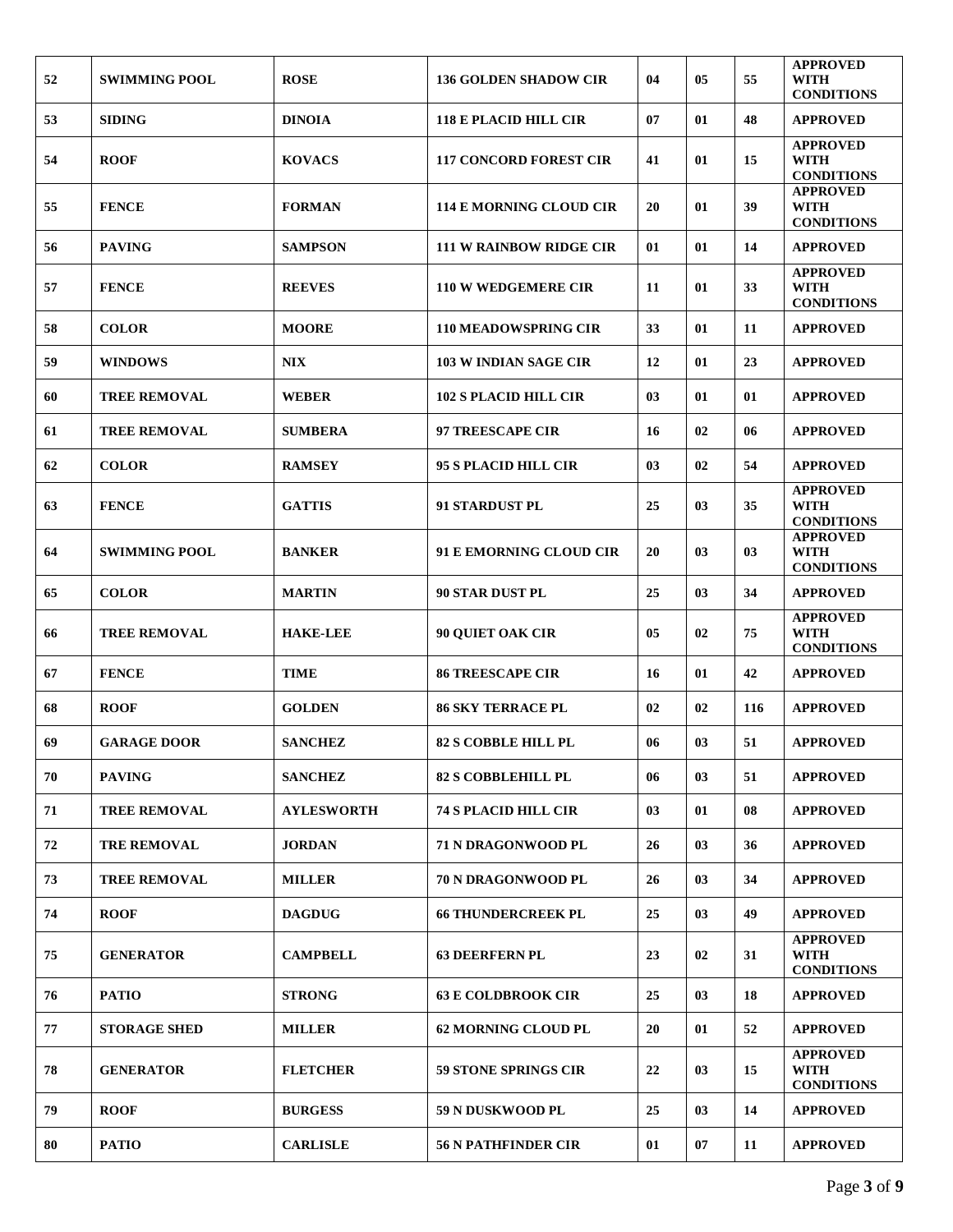| 81         | <b>TREE REMOVAL</b>                                      | <b>ANTONLJEVIC</b> | 55 N COCHRANS GREEN CIR       | 23 | 03 | 50 | <b>APPROVED</b>                                     |
|------------|----------------------------------------------------------|--------------------|-------------------------------|----|----|----|-----------------------------------------------------|
| 82         | <b>DECK</b>                                              | <b>FITCH</b>       | <b>54 DRIFTOAK CIR</b>        | 40 | 02 | 11 | <b>APPROVED</b>                                     |
| 83         | <b>SIDING</b>                                            | <b>FITCH</b>       | <b>54 DRIFTOAK CIR</b>        | 40 | 02 | 11 | <b>APPROVED</b>                                     |
| 84         | <b>GENERATOR</b>                                         | <b>UNTERMAN</b>    | <b>53 GOLDEN SUNSET CIR</b>   | 04 | 04 | 02 | <b>APPROVED</b><br>WITH<br><b>CONDITIONS</b>        |
| 85         | <b>COLOR</b>                                             | <b>HEY</b>         | <b>51 E VILLAGE KNOLL CIR</b> | 10 | 01 | 38 | <b>APPROVED</b>                                     |
| 86         | <b>SWIMMING POOL</b>                                     | <b>HIRSCH</b>      | 50 W EDEN ELM                 | 04 | 01 | 12 | <b>APPROVED</b><br><b>WITH</b><br><b>CONDITIONS</b> |
| 87         | <b>SUMMER KITCHEN</b>                                    | <b>HIRSCH</b>      | 50 W EDEN ELM                 | 04 | 01 | 12 | <b>APPROVED</b><br><b>WITH</b><br><b>CONDITIONS</b> |
| 88         | <b>WATER FEATURE</b>                                     | <b>HIRSCH</b>      | 50 W EDEN ELM                 | 04 | 01 | 12 | <b>APPROVED</b><br><b>WITH</b><br><b>CONDITIONS</b> |
| 89         | <b>EXTERIOR LIGHTING</b>                                 | <b>HIRSCH</b>      | 50 W EDEN ELM                 | 04 | 01 | 12 | <b>APPROVED</b><br><b>WITH</b><br><b>CONDITIONS</b> |
| 90         | <b>FIRE PIT</b>                                          | <b>HIRSCH</b>      | 50 W EFEN ELM                 | 04 | 01 | 12 | <b>APPROVED</b><br><b>WITH</b><br><b>CONDITIONS</b> |
| 91         | <b>FENCE</b>                                             | <b>HIRSCH</b>      | 50 W EDEN ELM                 | 04 | 01 | 12 | <b>APPROVED</b><br><b>WITH</b><br><b>CONDITIONS</b> |
| 92         | <b>FENCE</b>                                             | <b>ESTES</b>       | <b>48 E VILLAGE KNOLL CIR</b> | 10 | 02 | 01 | <b>APPROVE</b>                                      |
| 93         | <b>COLOR</b>                                             | <b>SMITH</b>       | <b>48 W TWINBERRY PL</b>      | 31 | 03 | 51 | <b>APPROVED</b>                                     |
| 94         | <b>TREE REMOVAL</b>                                      | <b>SERBIN</b>      | <b>46 E SHADOWPOINT CIR</b>   | 08 | 03 | 43 | <b>APPROVED</b>                                     |
| 95         | <b>FENCE</b>                                             | <b>BANE</b>        | <b>45 AUTUMN CRESCENT</b>     | 09 | 03 | 13 | <b>APPROVED</b><br><b>WITH</b><br><b>CONDITIONS</b> |
| 96         | <b>ELECTRICAL ADDITION</b>                               | <b>NEUMAN</b>      | <b>44 W TWINBERRY PL</b>      | 31 | 03 | 50 | <b>APPROVED</b><br><b>WITH</b><br><b>CONDITIONS</b> |
| 97         | <b>PERGOLA</b>                                           | <b>NEUMAN</b>      | <b>44 W TWINBERRY PL</b>      | 31 | 03 | 50 | <b>APPROVED</b><br>WITH<br><b>CONDITIONS</b>        |
| 98         | <b>TREE REMOVAL</b>                                      | <b>HOACK</b>       | <b>43 BISCAY PL</b>           | 21 | 01 | 11 | <b>APPROVED</b>                                     |
| 99         | <b>FENCE</b>                                             | <b>SULLIVAN</b>    | <b>39 S STONY BRIDGE CIR</b>  | 10 | 01 | 54 | <b>APPROVED</b>                                     |
| <b>100</b> | <b>SWIMMING POOL</b>                                     | <b>COOKSEN</b>     | <b>39 N MORNING CLOUD</b>     | 20 | 03 | 08 | <b>APPROVED</b><br><b>WITH</b><br><b>CONDITIONS</b> |
| 101        | <b>FENCE</b>                                             | <b>BUDISA</b>      | <b>39 AUTUMN CRESCENT</b>     | 09 | 03 | 14 | <b>APPROVED</b><br><b>WITH</b><br><b>CONDITIONS</b> |
| 102        | <b>TREE REMOVAL</b>                                      | <b>HUGHES</b>      | <b>36 WATERFORD LAKE</b>      | 44 | 01 | 31 | <b>APPROVED</b>                                     |
| 103        | <b>PATIO COVER</b>                                       | <b>FOLSOM</b>      | <b>36 KEARNY BROOK PL</b>     | 01 | 03 | 18 | <b>APPROVED</b><br><b>WITH</b><br><b>CONDITIONS</b> |
| 104        | <b>ROOF</b>                                              | <b>PEYTON</b>      | <b>35 W STONY END PL</b>      | 31 | 03 | 03 | <b>APPROVED</b>                                     |
| 105        | <b>ROOM</b><br><b>ADDITION/GARAGE</b><br><b>ADDITION</b> | <b>HERRASTI</b>    | <b>34 CADNLE PINE PL</b>      | 39 | 01 | 03 | <b>APPROVED AS</b><br><b>SUBMITTED</b>              |
| 106        | <b>FENCE</b>                                             | <b>YANG</b>        | <b>31 VILLAGE KNOLL PL</b>    | 10 | 04 | 96 | <b>APPROVED</b>                                     |
| 107        | <b>GENERATOR</b>                                         | <b>BOVANOVA</b>    | <b>31 E BONNEYMEAD CIR</b>    | 15 | 02 | 44 | <b>APPROVED</b><br><b>WITH</b><br><b>CONDITIONS</b> |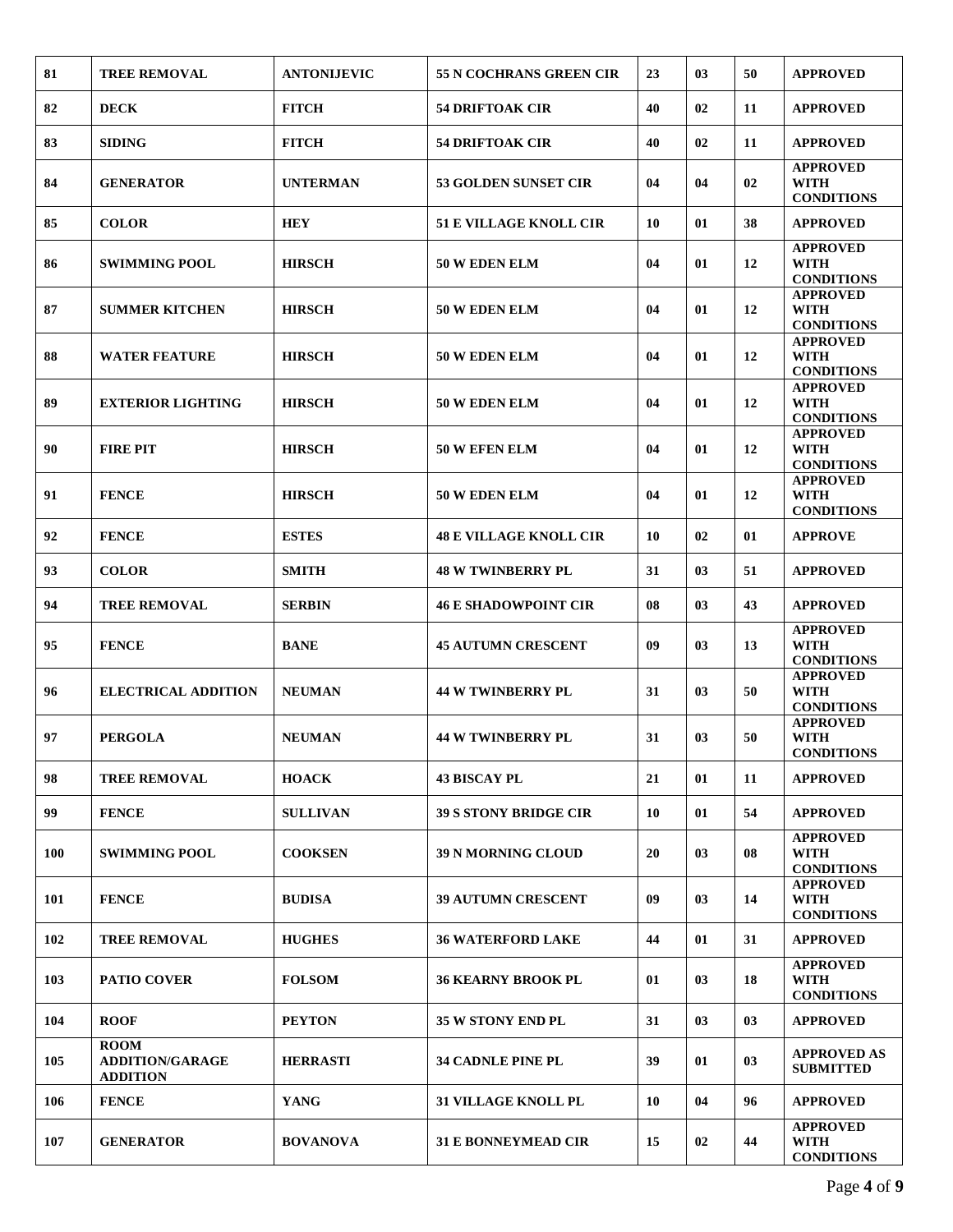| 108        | <b>COLOR</b>                            | <b>RODRIGUEZ</b> | <b>30 TANAGER TRL</b>       | 03 | 02             | 04             | <b>APPROVED</b>                                     |
|------------|-----------------------------------------|------------------|-----------------------------|----|----------------|----------------|-----------------------------------------------------|
| 109        | <b>GENERATOR</b>                        | <b>DONAHO</b>    | <b>30 SOMERSET POND PL</b>  | 48 | 01             | 42             | <b>APPROVED</b><br><b>WITH</b><br><b>CONDITIONS</b> |
| 110        | <b>FENCE</b>                            | <b>GODFRIN</b>   | <b>30 N DUSKWOOD PL</b>     | 26 | 0 <sub>3</sub> | 02             | <b>APPROVED</b>                                     |
| 111        | <b>FENCE</b>                            | <b>RAMIREZ</b>   | <b>30 CEDAR CHASE PL</b>    | 06 | 02             | 08             | <b>APPROVED</b>                                     |
| 112        | <b>GARAGE DOOR</b>                      | <b>YEON</b>      | <b>27 HAWKSEYE PL</b>       | 19 | 02             | 23             | <b>APPROVED</b>                                     |
| 113        | <b>FENCE</b>                            | <b>BECKLER</b>   | <b>27 GOLDEN SHADOW CIR</b> | 02 | 04             | 06             | <b>APPROVED</b><br><b>WITH</b><br><b>CONDITIONS</b> |
| 114        | <b>SWIMMING POOL</b>                    | <b>WILLIAMS</b>  | <b>27 N COCHRANS GREEN</b>  | 23 | 03             | 57             | <b>APPROVED</b><br><b>WITH</b><br><b>CONDITIONS</b> |
| 115        | <b>TREE REMOVAL</b>                     | <b>VAZ-NAYAK</b> | <b>26 PALMER CREST</b>      | 55 | 0 <sub>3</sub> | 08             | <b>APPROVED</b>                                     |
| 116        | <b>FENCE</b>                            | <b>HANNA</b>     | <b>26 MORNING ARBOR PL</b>  | 40 | 03             | 02             | <b>APPROVED</b><br><b>WITH</b><br><b>CONDITIONS</b> |
| 117        | <b>TREE REMOVAL</b>                     | <b>MEADOR</b>    | <b>26 CLOUDLEAP PL</b>      | 05 | 02             | 91             | <b>APPROVED</b>                                     |
| 118        | <b>FENCE</b>                            | <b>TURK</b>      | <b>26 CEDAR CHASE PL</b>    | 06 | 02             | 07             | <b>APPROVED</b>                                     |
| 119        | <b>GARAGE DOOR</b>                      | <b>TURK</b>      | <b>26 CEDAR CHASE PL</b>    | 06 | 02             | 07             | <b>APPROVED</b>                                     |
| 120        | <b>SWIMMING POOL</b>                    | <b>CANYOCK</b>   | <b>25 TANAGER TRL</b>       | 03 | 02             | 22             | <b>APPROVED</b><br><b>WITH</b><br><b>CONDTIONS</b>  |
| 121        | <b>SWIMMING POOL</b>                    | <b>HACKNEY</b>   | <b>25 S DRAGONWOOD PL</b>   | 26 | 01             | 29             | <b>APPROVED</b><br><b>WITH</b><br><b>CONDITIONS</b> |
| 122        | <b>FENCE</b>                            | <b>APPEL</b>     | <b>23 WOODELVES PL</b>      | 01 | 03             | 132            | <b>APPROVED</b>                                     |
| 123        | <b>BALCONY</b><br><b>MODIFICATION</b>   | <b>APPEL</b>     | <b>23 WOODELVES PL</b>      | 01 | 03             | 132            | <b>APPROVED</b><br><b>WITH</b><br><b>CONDITIONS</b> |
| 124        | <b>COLOR</b>                            | <b>APPEL</b>     | <b>23 WOODELVES PL</b>      | 01 | 03             | 132            | <b>APPROVED</b>                                     |
| 125        | <b>ROOF</b>                             | <b>SWIKERT</b>   | 23 W STONY END PL           | 31 | 03             | 06             | <b>APPROVED</b>                                     |
| 126        | <b>TREE REMOVAL</b>                     | <b>BINGLE</b>    | <b>23 CHERRY BLOSSOM PL</b> | 29 | 01             | 06             | <b>APPROVED</b>                                     |
| 127        | <b>CASUALTY DAMAGE</b><br><b>REPAIR</b> | <b>BINGLE</b>    | <b>23 CHERRY BLOSSOM PL</b> | 29 | 01             | 06             | <b>APPROVED</b><br><b>WITH</b><br><b>CONDITIONS</b> |
| 128        | <b>FENCE</b>                            | <b>KASPER</b>    | <b>22 E LAKEMIST CIR</b>    | 20 | 01             | 36             | <b>APPROVED</b>                                     |
| 129        | <b>COLOR</b>                            | <b>BLANCO</b>    | <b>22 CAPE JASMIN PL</b>    | 43 | 02             | 11             | <b>APPROVED</b>                                     |
| <b>130</b> | <b>FENCE</b>                            | <b>GILLESPIE</b> | <b>22 BRIDGEBERRY CT</b>    | 22 | 01             | 02             | <b>APPROVED</b><br><b>WITH</b><br><b>CONDITIONS</b> |
| 131        | <b>SWIMMING POOL</b>                    | <b>BLAKE</b>     | <b>19 PETALCUP</b>          | 23 | 03             | 35             | <b>APPROVED</b><br><b>WITH</b><br><b>CODNITIONS</b> |
| 132        | <b>FENCE</b>                            | <b>JEFFRIS</b>   | <b>19 LYRIC ARBOR CIR</b>   | 38 | 02             | 11             | <b>APPROVED</b><br><b>WITH</b><br><b>CONDITIONS</b> |
| 133        | <b>GENERATOR</b>                        | <b>SHAW</b>      | <b>18 WINGSPAN DR</b>       | 28 | 03             | 0 <sub>3</sub> | <b>APPROVED</b><br><b>WITH</b><br><b>CONDITIONS</b> |
| 134        | <b>FENCE</b>                            | <b>WAGENVELT</b> | <b>18 MISTED LILAC PL</b>   | 37 | 01             | 30             | <b>APPROVED</b><br><b>WITH</b><br><b>CONDITIONS</b> |
| 135        | <b>TREE REMOVAL</b>                     | <b>WAGENVELT</b> | <b>18 MISTED LILAC PL</b>   | 37 | 01             | 30             | <b>APPROVED</b>                                     |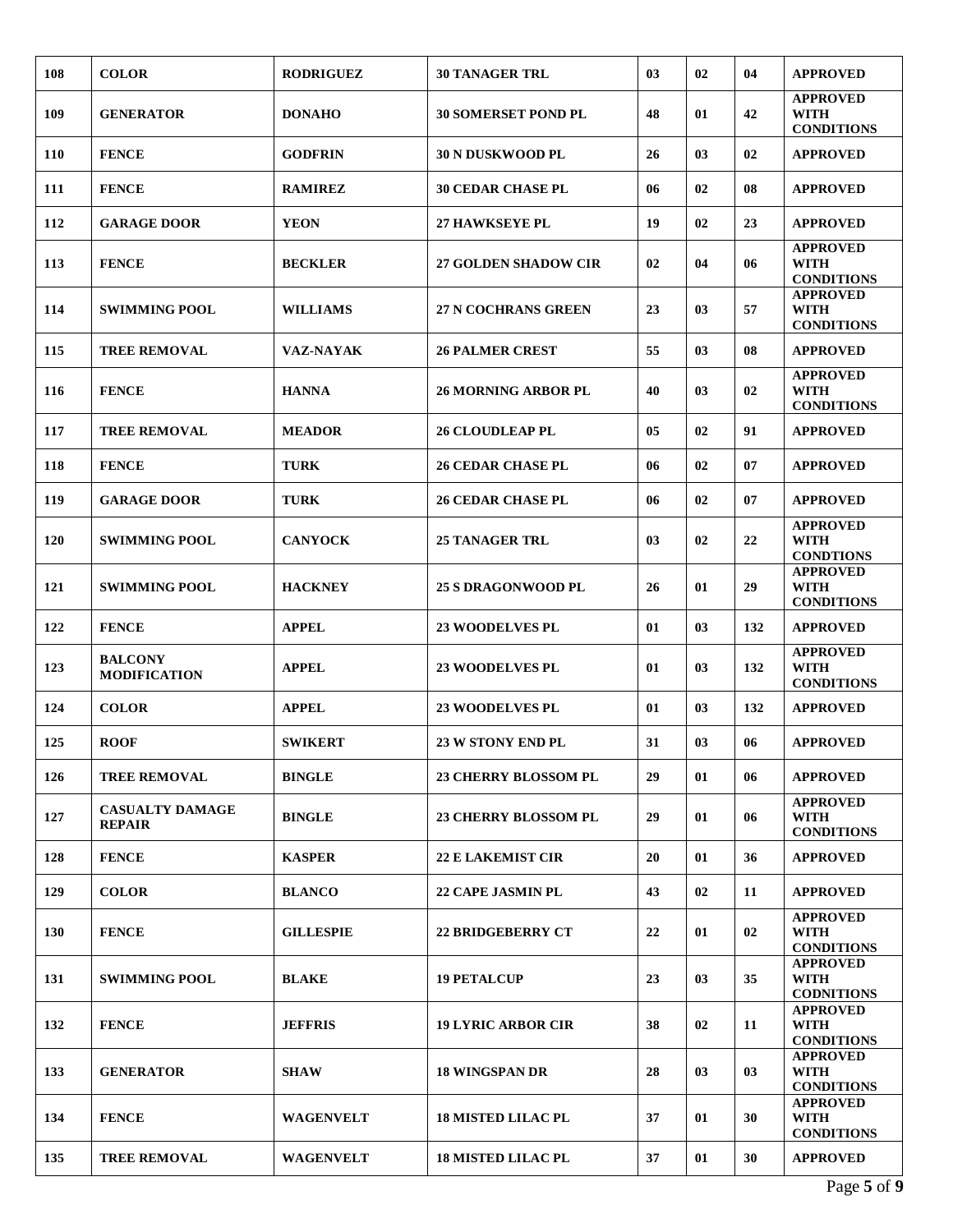| 136 | <b>ROOF</b>           | <b>TAYLOR</b>      | <b>16 SPIRAL LEAF CT</b>    | 39 | 01             | 25  | <b>APPROVED</b>                                     |
|-----|-----------------------|--------------------|-----------------------------|----|----------------|-----|-----------------------------------------------------|
| 137 | <b>ROOF</b>           | <b>MUNUSWAMY</b>   | <b>15 TREEVINE</b>          | 30 | 01             | 03  | <b>APPROVED</b>                                     |
| 138 | <b>PAVING</b>         | <b>COGDILL</b>     | <b>15 SCARLET SAGE PL</b>   | 08 | 0 <sub>5</sub> | 10  | <b>APPROVED</b><br><b>WITH</b><br><b>CONDITIONS</b> |
| 139 | <b>SUMMER KITCHEN</b> | <b>COGDILL</b>     | <b>15 SCARLET SAGE PL</b>   | 08 | 0 <sub>5</sub> | 10  | <b>APPROVED</b><br><b>WITH</b><br><b>CONDITIONS</b> |
| 140 | <b>FIRE PIT</b>       | <b>COGDILL</b>     | <b>15 SCARLET SAGE PL</b>   | 08 | 05             | 10  | <b>APPROVED</b><br><b>WITH</b><br><b>CONDITIONS</b> |
| 141 | <b>ROOF</b>           | <b>CAIN</b>        | <b>15 ROUNDTOP PL</b>       | 24 | 0 <sub>5</sub> | 06  | <b>APPROVED</b>                                     |
| 142 | <b>TREE REMOVAL</b>   | <b>DAVIS</b>       | <b>15 CHANCERY PL</b>       | 46 | 03             | 13  | <b>APPROVED</b>                                     |
| 143 | <b>FENCE</b>          | <b>FRAY</b>        | <b>14 SEDARS WALK</b>       | 16 | 03             | 21  | <b>APPROVED</b><br><b>WITH</b><br><b>CONDITIONS</b> |
| 144 | <b>PATIO COVER</b>    | <b>BRANCO</b>      | <b>14 E BONNEYMEAD CIR</b>  | 10 | 01             | 32  | <b>APPROVED</b><br><b>WITH</b><br><b>CONDITIONS</b> |
| 145 | <b>FENCE</b>          | <b>HILLAS</b>      | <b>14 BENDING BRANCH PL</b> | 12 | 04             | 33  | <b>APPROVED</b>                                     |
| 146 | <b>TREE REMOVAL</b>   | <b>JOHNSON</b>     | <b>11 TWIN FEATHER PL</b>   | 18 | 02             | 26  | <b>APPROVED</b>                                     |
| 147 | <b>FENCE</b>          | <b>ESCHENBURG</b>  | <b>11 STARGAZER PL</b>      | 28 | 01             | 03  | <b>APPROVED</b><br><b>WITH</b><br><b>CONDITIONS</b> |
| 148 | <b>TREE REMOVAL</b>   | <b>ZAKIELARZ</b>   | <b>11 GREENTWIG PL</b>      | 17 | 01             | 10  | <b>APPROVED</b>                                     |
| 149 | <b>GAZEBO</b>         | <b>LICHTMAN</b>    | <b>10 POPLAR HILL PL</b>    | 06 | 05             | 03  | <b>APPROVED</b>                                     |
| 150 | <b>AWNING</b>         | <b>JONES</b>       | <b>10 LAPWING CT</b>        | 42 | 02             | 15  | <b>APPROVED</b>                                     |
| 151 | <b>FENCE</b>          | <b>PICKETT</b>     | <b>10 HIGHLAND GREEN PL</b> | 52 | 01             | 12  | <b>APPROVED</b>                                     |
| 152 | <b>FENCE</b>          | <b>SMITH</b>       | <b>7 STONE SPRINGS CIR</b>  | 22 | 03             | 02  | <b>APPROVED</b><br>WITH<br><b>CONDITIONS</b>        |
| 153 | <b>FENCE</b>          | <b>CRAWLEY</b>     | <b>6 S FLORAL LEAF CIR</b>  | 28 | 04             | 06  | <b>APPROVED</b>                                     |
| 154 | <b>TREE REMOVAL</b>   | <b>MITCHELL</b>    | <b>6 FAWNMIST PL</b>        | 04 | 04             | 103 | <b>APPROVED</b>                                     |
| 156 | <b>TREE REMOVAL</b>   | <b>DEAL</b>        | <b>6 CLOUDLEAP PL</b>       | 05 | 02             | 89  | <b>APPROVED</b>                                     |
| 157 | <b>COLOR</b>          | <b>RICHARD</b>     | <b>4 TANAGER TRL</b>        | 07 | 01             | 09  | <b>APPROVED</b>                                     |
| 158 | <b>TREE REMOVAL</b>   | <b>GANGULY</b>     | <b>3 WINDRIDGE PL</b>       | 28 | 03             | 12  | <b>APPROVED</b>                                     |
| 159 | <b>FENCE</b>          | <b>AINTIME</b>     | <b>3 VILLAGE KNOLL PL</b>   | 10 | 04             | 101 | <b>APPROVED</b>                                     |
| 160 | <b>FENCE</b>          | <b>BRUMLEY</b>     | <b>3 E INDIAN SAGE CIR</b>  | 12 | 01             | 48  | <b>APPROVED</b><br><b>WITH</b><br><b>CONDITIONS</b> |
| 161 | <b>COLOR</b>          | <b>ULRICH</b>      | <b>3 HEATHSTONE PL</b>      | 13 | 02             | 29  | <b>APPROVED</b>                                     |
| 162 | <b>COLOR</b>          | <b>KLIS</b>        | <b>3 CLOUDLEAP PL</b>       | 05 | 02             | 107 | <b>APPROVED</b>                                     |
| 163 | <b>FENCE</b>          | <b>CHRISTIAN</b>   | 2 THORNBUSH PL              | 28 | 02             | 32  | <b>APPROVED</b>                                     |
| 164 | <b>GENERATOR</b>      | <b>MCGILVRAY</b>   | <b>2 FEATHERFALL PL</b>     | 02 | 01             | 35  | <b>APPROVED</b><br><b>WITH</b><br><b>CONDITIONS</b> |
| 165 | <b>PATIO COVER</b>    | <b>SHREWSBERRY</b> | <b>1 GOLDEN SUNSET CIR</b>  | 04 | 04             | 15  | <b>APPROVED</b><br><b>WITH</b><br><b>CONDITIONS</b> |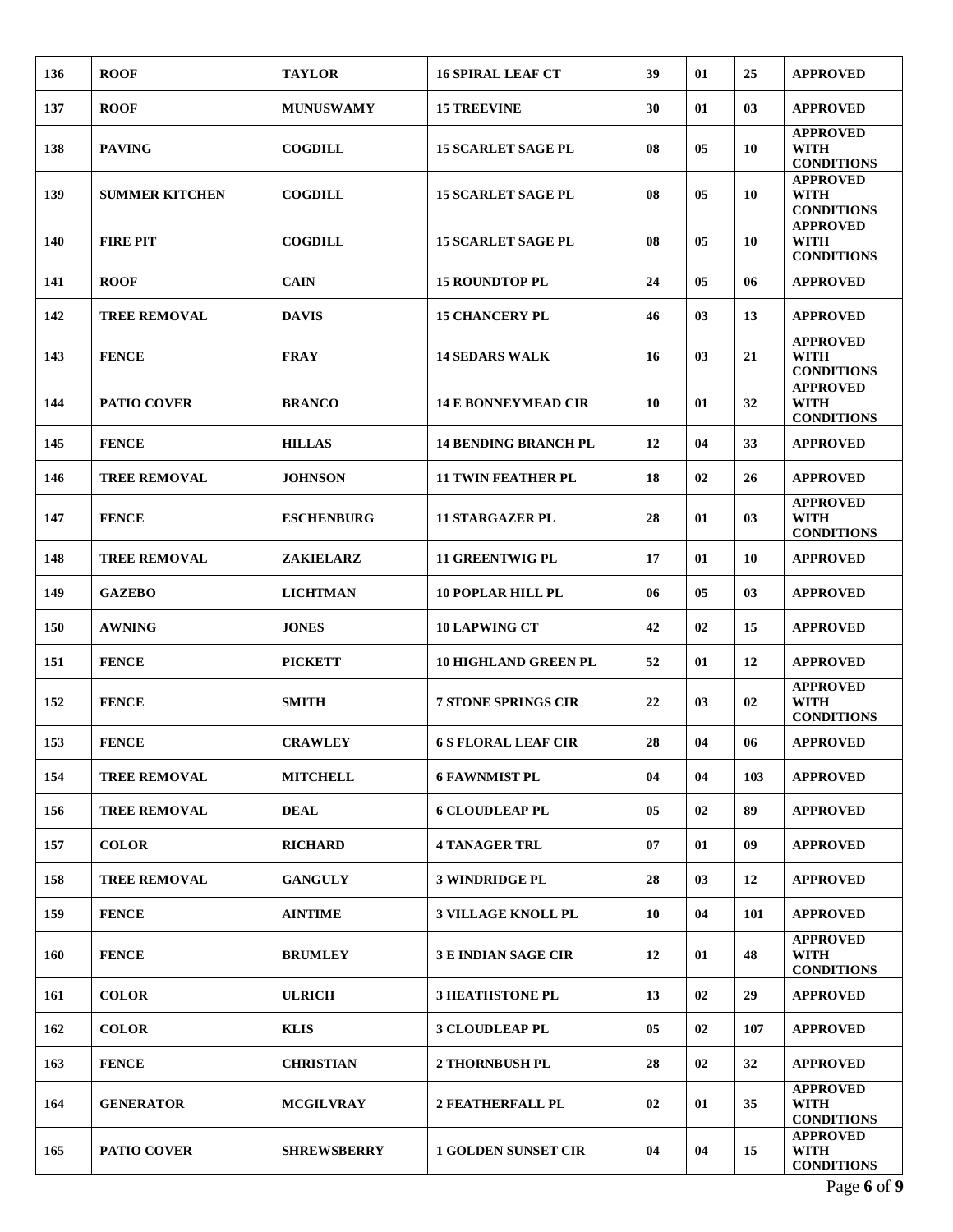| 166 | <b>FIREPLACE</b>      | <b>SHREWSBERRY</b> | <b>1 GOLDEN SUNSET CIR</b>      | 04 | 04 | 15             | <b>APPROVED</b><br><b>WITH</b>                      |
|-----|-----------------------|--------------------|---------------------------------|----|----|----------------|-----------------------------------------------------|
|     |                       |                    |                                 |    |    |                | <b>CONDITIONS</b><br><b>APPROVED</b>                |
| 167 | <b>SUMMER KITCHEN</b> | <b>SHREWSBERRY</b> | <b>1 GOLDEN SUNSET CIR</b>      | 04 | 04 | 15             | <b>WITH</b><br><b>CONDITIONS</b>                    |
| 168 | <b>FENCE</b>          | <b>ALVAREZ</b>     | 279 E RAINBOW RIDGE CIR         | 01 | 02 | 28             | <b>APPROVED</b>                                     |
| 169 | <b>FENCE</b>          | <b>OWNEN</b>       | <b>255 E GOLDEN ARROW CIR</b>   | 18 | 01 | 11             | <b>APPROVED</b>                                     |
| 170 | <b>COLOR</b>          | <b>MCPHERSON</b>   | <b>212 S PATHFINDERS CIR</b>    | 01 | 07 | 53             | <b>APPROVED</b>                                     |
| 171 | <b>COLOR</b>          | <b>RICHARD</b>     | <b>210 S COCHRANS GREEN CIR</b> | 23 | 02 | 67             | <b>APPROVED</b>                                     |
| 172 | <b>FENCE</b>          | <b>THOMAS</b>      | <b>190 S COCHRANS GREEN CIR</b> | 23 | 01 | 01             | <b>APPROVED</b><br><b>WITH</b><br><b>CONDITIONS</b> |
| 173 | <b>FENCE</b>          | <b>MCCANCE</b>     | <b>142 W COLDBROOK CIR</b>      | 25 | 01 | 04             | <b>APPROVED</b>                                     |
| 174 | <b>COLOR</b>          | <b>WIDMAN</b>      | <b>125 E AMBERGLOW CIR</b>      | 26 | 03 | 57             | <b>APPROVED</b>                                     |
| 175 | <b>FENCE</b>          | <b>BUIST</b>       | <b>115 E PATHFINDERS CIR</b>    | 01 | 06 | 94             | <b>APPROVED</b>                                     |
| 176 | <b>GAZEBO</b>         | <b>CONTRUCCI</b>   | 93 E STONY END PL               | 31 | 02 | 12             | <b>APPROVED</b>                                     |
| 177 | <b>ROOF</b>           | <b>RODRIGUEZ</b>   | 91 GOLDEN SHADOW CIR            | 04 | 04 | 101            | <b>APPROVED</b>                                     |
| 178 | <b>ROOF</b>           | <b>NOGUERA</b>     | <b>79 N SUMMER CLOUD DR</b>     | 28 | 05 | 11             | <b>APPROVED</b>                                     |
| 179 | <b>COLOR</b>          | <b>BURKETT</b>     | <b>71 DRIFTOAK CIR</b>          | 40 | 01 | 0 <sub>5</sub> | <b>APPROVED</b>                                     |
| 180 | <b>ROOF</b>           | <b>BURGESS</b>     | 59 N DUSKWOOD PL                | 26 | 03 | 14             | <b>APPROVED</b>                                     |
| 181 | <b>TREE REMOVAL</b>   | <b>LIS</b>         | <b>57 E MISTYBREEZE CIR</b>     | 01 | 05 | 10             | <b>APPROVED</b><br><b>WITH</b><br><b>CONDITIONS</b> |
| 182 | <b>LITTLE LIBRARY</b> | <b>MOLINARIS</b>   | <b>46 SUMMER CLOUD DR</b>       | 29 | 02 | 12             | <b>APPROVED</b><br><b>WITH</b><br><b>CONDITIONS</b> |
| 183 | <b>DECK</b>           | <b>RAMIREZ</b>     | <b>46 LYRIC ARBOR CIR</b>       | 13 | 01 | 38             | <b>APPROVED</b>                                     |
| 184 | TREE REMOVAL          | <b>CONNOLLY</b>    | <b>44 WATERFORD LAKE</b>        | 44 | 01 | 24             | <b>APPROVED</b>                                     |
| 185 | <b>TREE REMOVAL</b>   | <b>ALLEN</b>       | <b>43 PALMER GREE PL</b>        | 55 | 05 | 10             | <b>APPROVED</b>                                     |
| 186 | <b>PERGOLA</b>        | <b>KROGER</b>      | <b>38 VILLAGE KNOLL PL</b>      | 10 | 04 | 90             | <b>APPROVED</b>                                     |
| 187 | <b>TREE REMOVAL</b>   | <b>BORETSKY</b>    | <b>38 TREESCAPE CIR</b>         | 16 | 01 | 54             | <b>APPROVED</b><br><b>WITH</b><br><b>CONDITIONS</b> |
| 188 | <b>SCRRENED ROOM</b>  | <b>HOFFLAND</b>    | <b>38 N DUSKWOOD PL</b>         | 26 | 03 | 04             | <b>APPROVED</b><br><b>WITH</b><br><b>CONDITIONS</b> |
| 189 | <b>FENCE</b>          | <b>HINES</b>       | <b>38 S COBBLE HILL CIR</b>     | 06 | 03 | 40             | <b>APPROVED</b>                                     |
| 190 | <b>WINDOWS</b>        | YAO                | <b>35 SUMMITHILL PL</b>         | 10 | 02 | 27             | <b>APPROVED</b>                                     |
| 191 | <b>COLOR</b>          | YAO                | 35 SUMMITHILL PL                | 10 | 02 | 27             | <b>APPROVED</b>                                     |
| 192 | <b>ROOF</b>           | <b>BASCUR</b>      | <b>35 N COCHRANS GREEN CIR</b>  | 23 | 03 | 55             | <b>APPROVED</b>                                     |
| 193 | <b>ROOF</b>           | <b>EAST</b>        | <b>31 SNOWBIRD CT</b>           | 04 | 04 | 117            | <b>APPROVED</b>                                     |
| 194 | <b>FENCE</b>          | <b>GESME</b>       | <b>31 SHINY PEBBLE PL</b>       | 32 | 02 | 58             | <b>APPROVED</b>                                     |
|     |                       |                    |                                 |    |    |                |                                                     |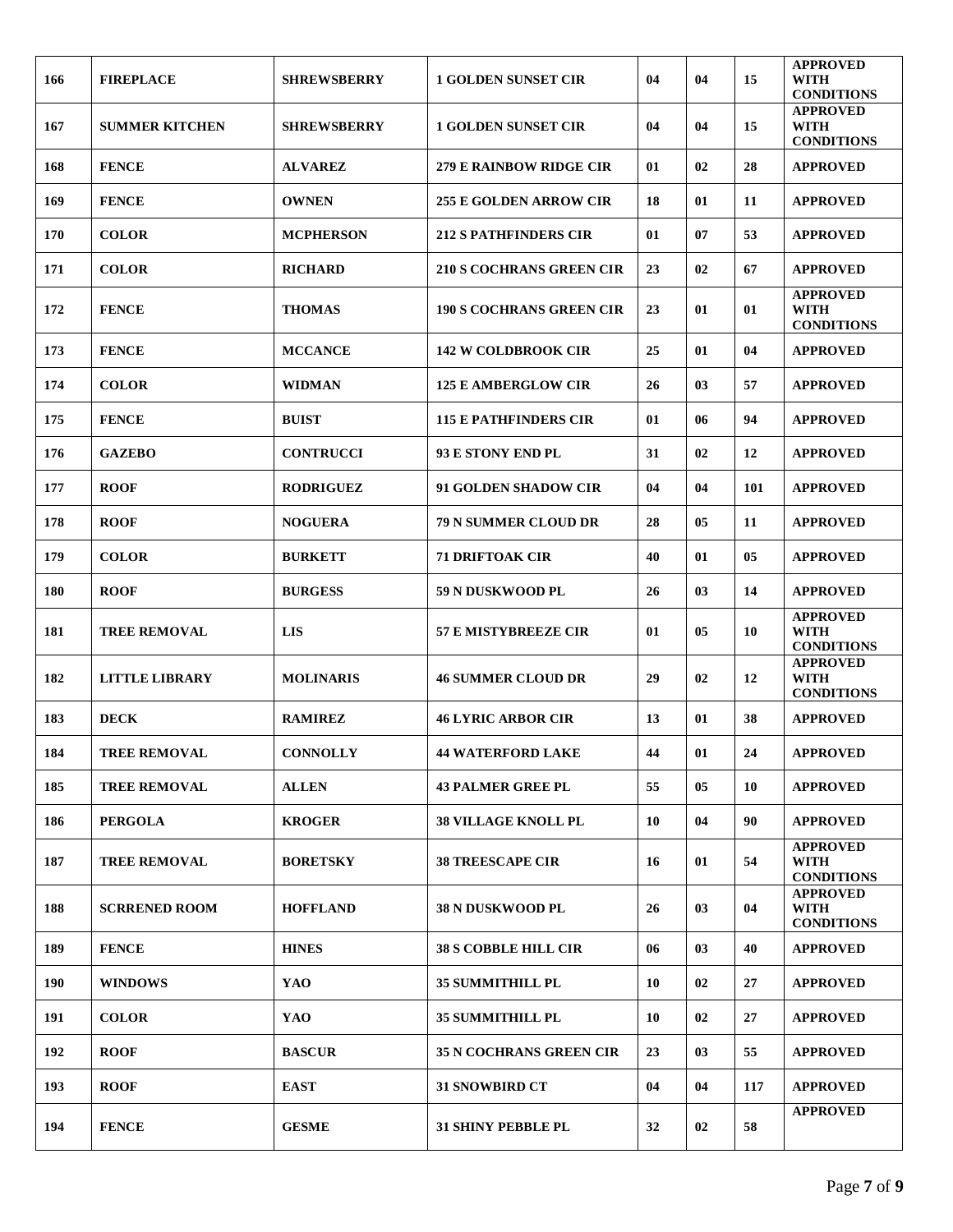| 195 | <b>FENCE</b>        | <b>MOORE</b>           | <b>31 MISTED LILAC PL</b>  | 37 | 01 | 50  | <b>APPROVED</b><br><b>WITH</b><br><b>CONDITINOS</b> |
|-----|---------------------|------------------------|----------------------------|----|----|-----|-----------------------------------------------------|
| 196 | <b>FENCE</b>        | <b>DOYLE</b>           | <b>30 BAYGINGER PL</b>     | 25 | 03 | 07  | <b>APPROVED</b><br><b>WITH</b><br><b>CONDITIONS</b> |
| 197 | <b>SIDING</b>       | <b>YEOH</b>            | <b>27 HAWKSEYE PL</b>      | 19 | 02 | 23  | <b>APPROVED</b>                                     |
| 198 | <b>WINDOWS</b>      | <b>BLEASE</b>          | <b>26 SNOWBIRD PL</b>      | 04 | 04 | 114 | <b>APPROVED</b>                                     |
| 199 | <b>COLOR</b>        | <b>BLEASE</b>          | <b>26 SNOWBIRD PL</b>      | 04 | 04 | 114 | <b>APPROVED</b>                                     |
| 200 | <b>GARAGE DOOR</b>  | <b>TURK</b>            | <b>26 CEDAR CHASE PL</b>   | 06 | 02 | 07  | <b>APPROVED</b>                                     |
| 201 | <b>COLOR</b>        | <b>THORPE</b>          | <b>23 QUAIL ROCK PL</b>    | 57 | 02 | 02  | <b>APPROVED</b>                                     |
| 202 | <b>TREE REMOVAL</b> | <b>HUTTON</b>          | <b>22 THUNDERCOVE PL</b>   | 02 | 02 | 28  | <b>APPROVED</b>                                     |
| 203 | <b>TREE REMOVAL</b> | <b>MAZUR</b>           | 22 RIDGECROSS PL           | 10 | 03 | 08  | <b>APPROVED</b>                                     |
| 204 | <b>ROOF</b>         | <b>MOORMAN</b>         | <b>19 WINDLEDGE PL</b>     | 18 | 02 | 40  | <b>APPROVED</b>                                     |
| 205 | <b>ROOF</b>         | <b>REECE</b>           | <b>18 SUMMITHILL PL</b>    | 10 | 02 | 22  | <b>APPROVED</b>                                     |
| 206 | <b>GENERATOR</b>    | <b>HEATH</b>           | <b>15 SILENT BROOK CT</b>  | 02 | 02 | 69  | <b>APPROVED</b><br><b>WITH</b><br><b>CONDITIONS</b> |
| 207 | <b>COLOR</b>        | <b>OAKLEY</b>          | <b>15 BANK BIRCH PL</b>    | 41 | 02 | 28  | <b>APPROVED</b>                                     |
| 208 | <b>PATIO</b>        | <b>CAPPABIANCA</b>     | <b>14 WINDLEDGE PL</b>     | 18 | 02 | 32  | <b>APPROVED</b><br><b>WITH</b><br><b>CONDITIONS</b> |
| 209 | <b>GAS LINE</b>     | <b>CAPPABIANCA</b>     | <b>14 WINDLEDGE PL</b>     | 18 | 02 | 32  | <b>APPROVED</b><br><b>WITH</b><br><b>CONDITIONS</b> |
| 210 | <b>COLOR</b>        | <b>NESSELROTTE</b>     | <b>14 WINDFLOWER PL</b>    | 33 | 02 | 12  | <b>APPROVED</b>                                     |
| 211 | <b>ROOF</b>         | <b>MCMULLEN</b>        | <b>14 ROSE PETAL PL</b>    | 20 | 01 | 22  | <b>APPROVED</b>                                     |
| 212 | <b>PATIO</b>        | <b>VERMOT</b>          | <b>11 VILLAGE KNOLL PL</b> | 10 | 04 | 99  | <b>APPROVED</b>                                     |
| 213 | <b>TREE REMOVAL</b> | <b>VIGIL</b>           | <b>10 WINDMEADOW PL</b>    | 20 | 01 | 33  | <b>APPROVED</b><br>WITH<br><b>CONDITIONS</b>        |
| 214 | <b>FENCE</b>        | <b>PIERCE</b>          | 10 DAY LILY PL             | 42 | 01 | 10  | <b>APPROVED</b><br><b>WITH</b><br><b>CONDITIONS</b> |
| 215 | <b>ROOF</b>         | <b>RUBY</b>            | <b>10 COTTAGE GROVE PL</b> | 10 | 04 | 42  | <b>APPROVED</b>                                     |
| 216 | <b>FENCE</b>        | <b>BURGESS</b>         | <b>9 RUSTY RIDGE PL</b>    | 02 | 03 | 41  | <b>APPROVED</b><br><b>WITH</b><br><b>CONDITIONS</b> |
| 217 | <b>TREE REMOVAL</b> | <b>DAI</b>             | <b>7 TWIN FEATHER PL</b>   | 18 | 02 | 27  | <b>APPROVED</b><br><b>WITH</b><br><b>CONDITIONS</b> |
| 218 | <b>FENCE</b>        | <b>SMITH</b>           | <b>7 STONE SRINGS CIR</b>  | 22 | 03 | 02  | <b>APPROVED</b><br><b>WITH</b><br><b>CONDITIONS</b> |
| 219 | <b>SIDING</b>       | <b>HUGO</b>            | <b>7 CHERRY BLOSSOM PL</b> | 29 | 01 | 02  | <b>APPROVED</b>                                     |
| 220 | <b>ROOF</b>         | <b>HUNTER</b>          | <b>7 CANDLENUT PL</b>      | 40 | 01 | 31  | <b>APPROVED</b>                                     |
| 221 | <b>TREE REMOVAL</b> | <b>AESOP GROUP INC</b> | <b>7 ABBEY BROOK PL</b>    | 06 | 03 | 29  | <b>APPROVED</b>                                     |
| 222 | <b>FENCE</b>        | <b>BOURN</b>           | <b>6 PALMER CREST</b>      | 55 | 02 | 02  | <b>APPROVED</b><br><b>WITH</b><br><b>CONDITIONS</b> |